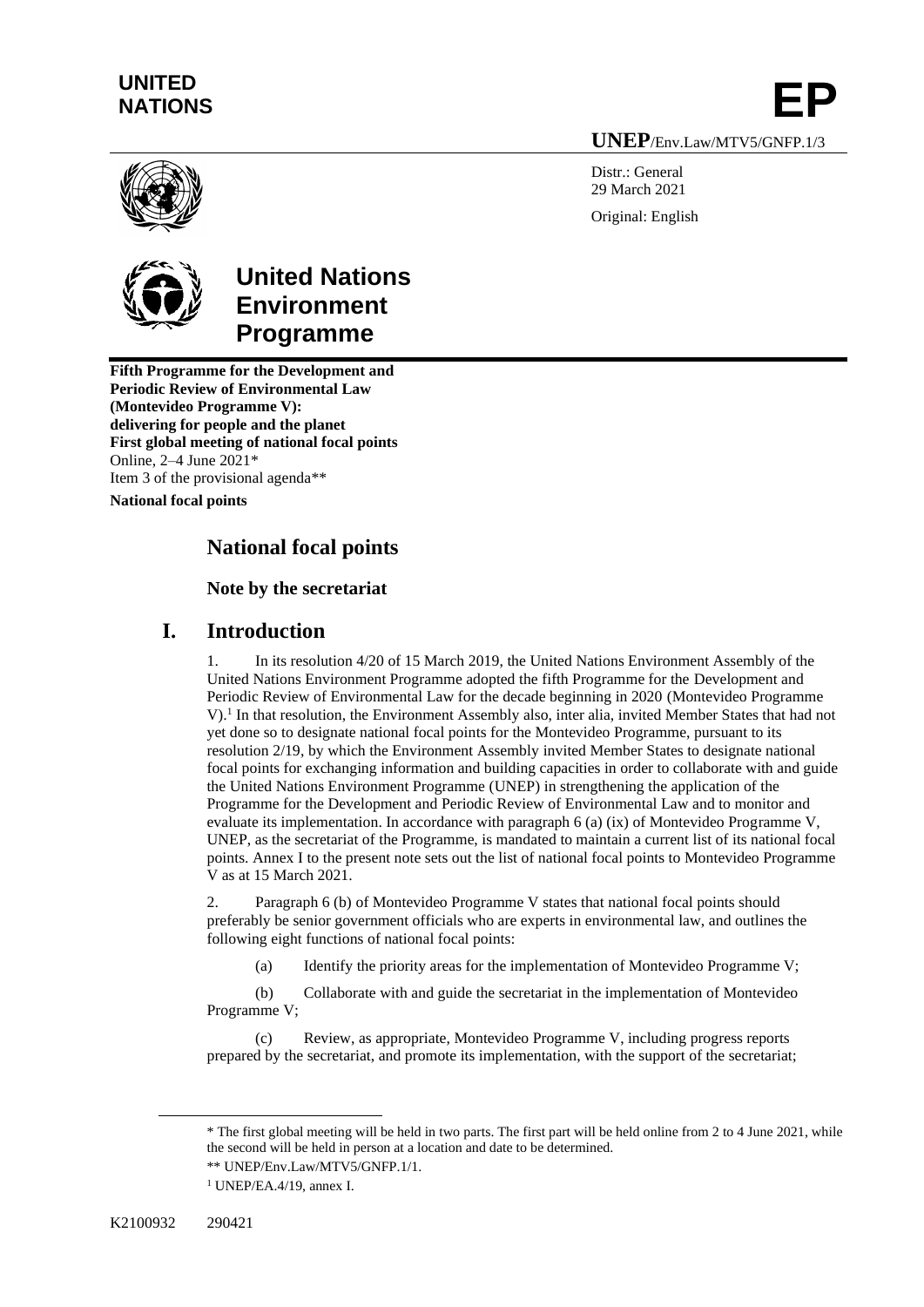(d) Provide the secretariat with available national data in the field of environmental law development and implementation to fulfil its tasks and identify needs and priorities at all relevant levels;

(e) Support efforts to liaise and collaborate among other government officials and key stakeholders at all relevant levels appropriate to the implementation of activities under the Montevideo Programme;

(f) Participate in the biennial global and other relevant meetings of the national focal points, which will be held face to face or remotely, as appropriate;

(g) Provide strategic advice, guidance and direction to the secretariat in the delivery of the Montevideo Programme;

(h) Contribute to catalysing action to address emerging environmental issues through the law.

3. In response to the call to designate national focal points, the secretariat had received 130 designations as at 25 March 2021. Of those, 50 were women (38 per cent) and 80 were men (62 per cent). The secretariat has also received designations from the Cook Islands, the European Union, Niue and the State of Palestine. Annex I to the present note lists all the national focal points, including their gender, organization and title, while annex II lists member States according to the United Nations regional groups, highlighting whether or not they have designated focal points.

4. National focal points are invited to contact the secretariat at unep-montevideo@un.org in case of any errors or omissions in the annexes.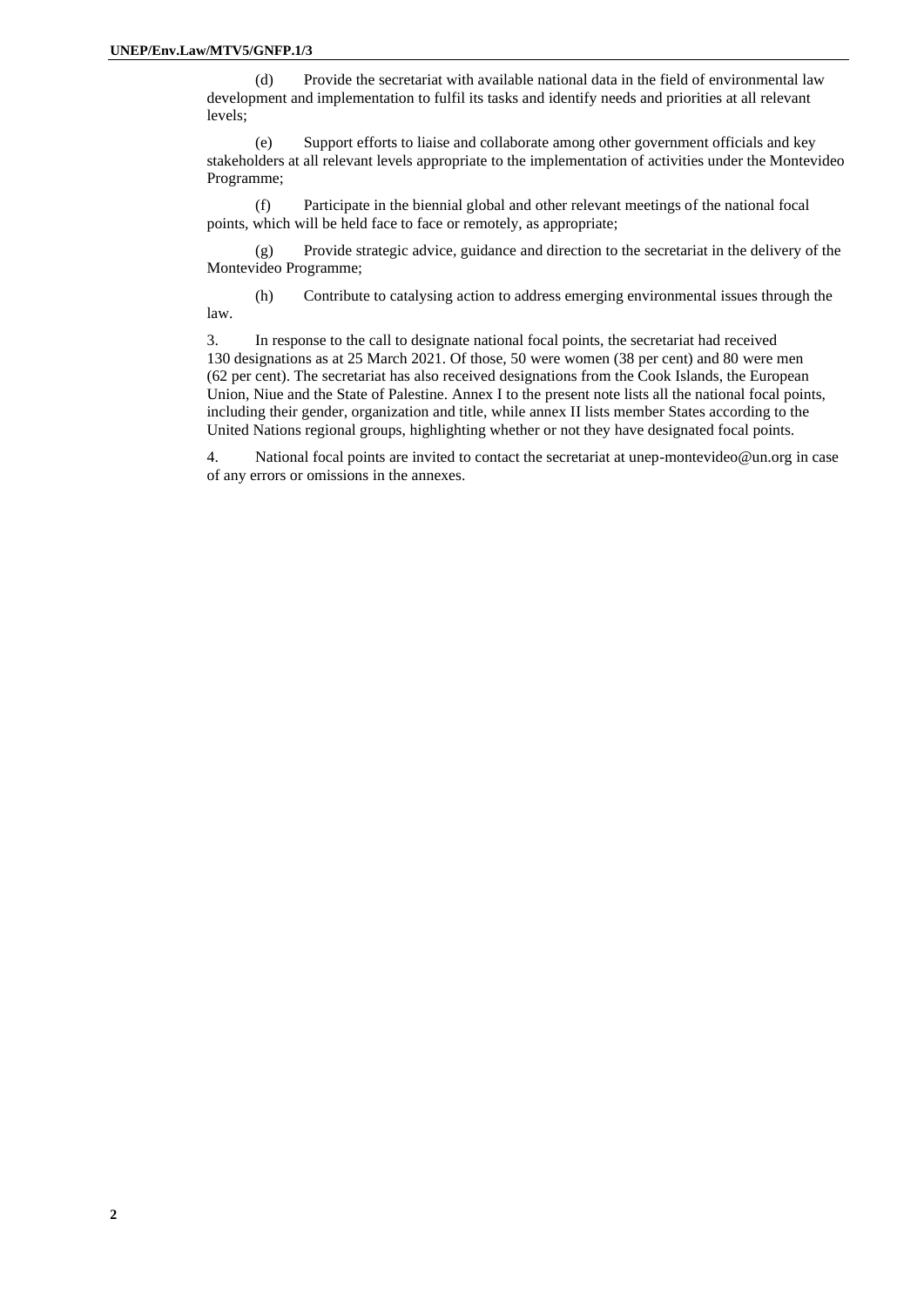### **Annex I**

|              | <b>Member State</b>                           | National focal point                                | Gender | Organization                                                                                                      | Title                                                                                                                  |
|--------------|-----------------------------------------------|-----------------------------------------------------|--------|-------------------------------------------------------------------------------------------------------------------|------------------------------------------------------------------------------------------------------------------------|
| $\mathbf{1}$ | Afghanistan                                   | <b>Idrees Malyar</b>                                | М      | National Environmental<br>Protection Agency<br>(NEPA)                                                             | Deputy Director<br>General in Policy and<br><b>International Affairs</b>                                               |
| 2            | Albania                                       | Ornela Bela                                         | F      | Directorate of<br>Programming,<br>Standardization and<br>Harmonization of<br><b>Regulatory Framework</b>          | Head of Unit for the<br>Programming,<br>Drafting and<br>Harmonization of<br><b>Regulatory Acts</b>                     |
| 3            | Algeria                                       | Soualem Lazhar                                      | М      | Ministry of Foreign<br><b>Affairs</b>                                                                             | Director in charge of<br>Sustainable<br>Development,<br>Human Rights,<br>Scientific, Technical<br>and Cultural Affairs |
| 4            | Angola                                        | Miranda Cândido<br>Kiala                            | М      | Law Office, Ministry of<br>Environment                                                                            | Director                                                                                                               |
| 5            | Argentina                                     | Marcia Levaggi                                      | F      | Ministry of Foreign<br>Affairs and Worship                                                                        | Director General of<br>Environmental<br><b>Affairs</b>                                                                 |
| 6            | Armenia                                       | Vigen Ananyan                                       | М      | Ministry of<br>Environment                                                                                        | Legal Adviser                                                                                                          |
| 7            | Australia                                     | Aran Hirsch                                         | M      | Department of<br>Agriculture, Water and<br>the Environment                                                        | Attorney,<br><b>United Nations</b><br>Organizations and<br>International<br><b>Environment Section</b>                 |
| 8            | Austria                                       | Elfriede-Anna More                                  | F      | Federal Ministry of<br>Climate Action,<br>Environment, Energy,<br>Mobility, Innovation<br>and Technology          | Director for<br><b>International Climate</b><br>and Environmental<br>Affairs                                           |
| 9            | Bahrain                                       | Hassan Abdullah                                     | M      | Ministry of Foreign<br><b>Affairs</b>                                                                             | Legal Advisor                                                                                                          |
| 10           | Bangladesh                                    | Md. Ashfaqul Islam<br><b>Babool</b>                 | M      | Ministry of<br>Environment, Forest<br>and Climate Change                                                          | Joint Secretary                                                                                                        |
| 11           | <b>Barbados</b>                               | Daphne Kellman                                      | F      | Ministry of<br>Environment and<br>National Beautification                                                         | <b>Permanent Secretary</b>                                                                                             |
| 12           | Belgium                                       | Leen Chanet                                         | F      | International Policy,<br>Government of Flanders<br>Department of<br>Environment and<br><b>Spatial Development</b> | Legal Policy Officer                                                                                                   |
| 13           | Benin                                         | Marianne Pulcherie<br>Sessito Donoumassou<br>Simeon | F      | Ministère du Cadre de<br>Vie et du<br>Développement Durable                                                       | Chercheur en droit de<br>l'environnement                                                                               |
| 14           | Bhutan                                        | Kunzang                                             | F      | <b>National Environment</b><br>Commission                                                                         | Head, Legal Officer,<br><b>Legal Services</b>                                                                          |
| 15           | <b>Bolivia</b><br>(Plurinational<br>State of) | Ronald Jorge Veliz                                  | М      | Ministerio de Medio<br>Ambiente y Agua                                                                            | Asesor Legal del<br>Viceministro de<br>Medio Ambiente,<br>Biodiversidad,<br>Cambios Climáticos<br>y de Gestión y       |

# **National focal points**

Desarrollo Forestal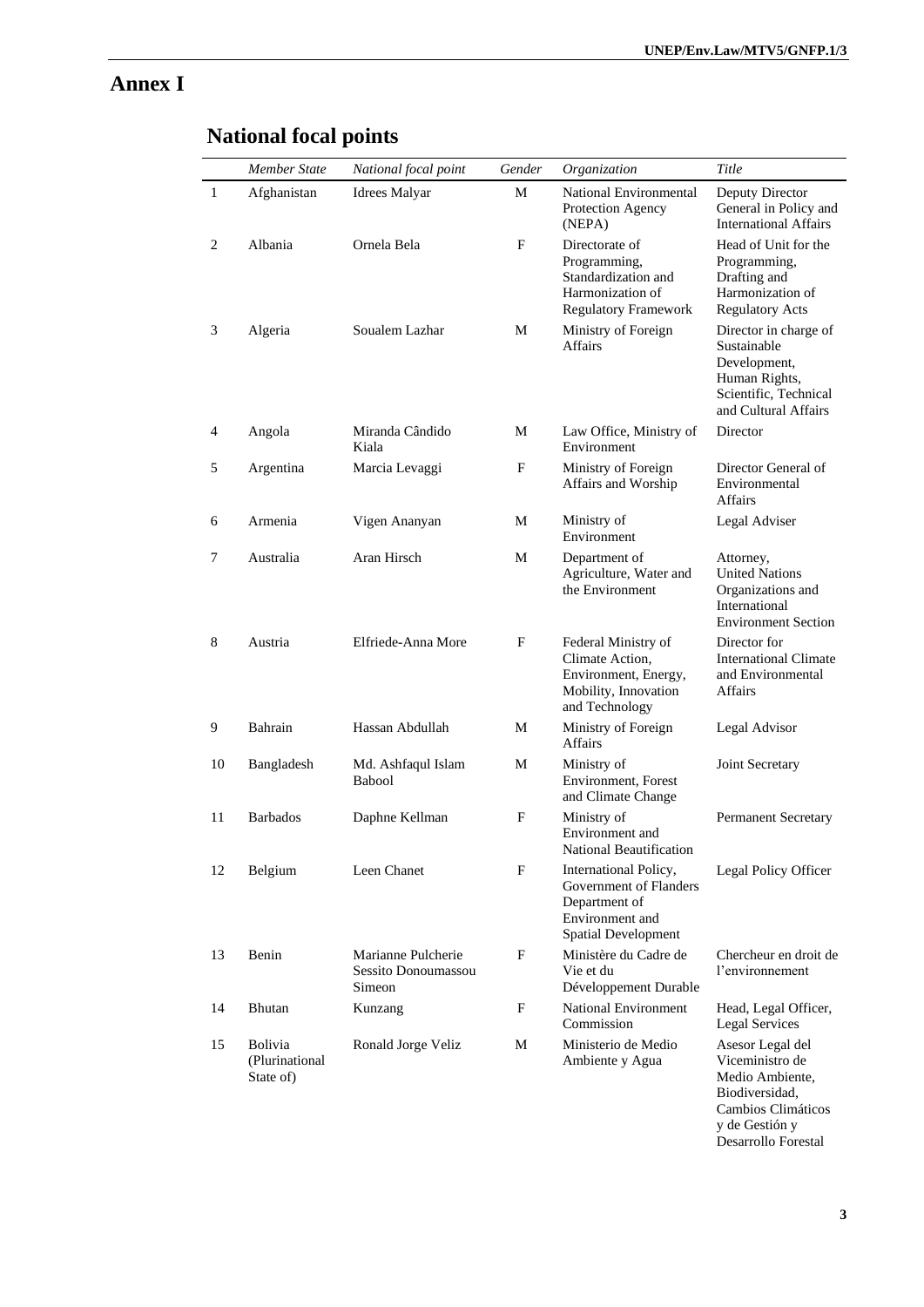|    | Member State              | National focal point                              | Gender | Organization                                                                                                                                                                            | Title                                                                                                                                                                             |
|----|---------------------------|---------------------------------------------------|--------|-----------------------------------------------------------------------------------------------------------------------------------------------------------------------------------------|-----------------------------------------------------------------------------------------------------------------------------------------------------------------------------------|
| 16 | Bosnia and<br>Herzegovina | Azra Rogovic-Grubic                               | F      | Internal Cooperation,<br>Department of<br>Environmental<br>Protection, Ministry of<br>Foreign Trade and<br><b>Economic Relations</b>                                                    | Senior Advisor                                                                                                                                                                    |
| 17 | Brazil                    | Arthur Cesar Lima<br>Naylor                       | M      | Ministry of Foreign<br><b>Affairs</b>                                                                                                                                                   | Secretary                                                                                                                                                                         |
| 18 | Burkina Faso              | Gontran Some                                      | М      | <b>Technical Advisor to</b><br>the Minister                                                                                                                                             | Director of<br>Institutional<br>Development and<br>Legal Affairs                                                                                                                  |
| 19 | Burundi                   | Willy Ndayikeza                                   | М      | Ministry of Water,<br>Environment, Land and<br><b>Urban Planning</b>                                                                                                                    | Director of Land<br>Protection,<br>Sustainable<br>Development, and<br>Member of Advisory<br>Group of<br><b>International Water</b><br><b>Quality Guidelines</b><br>for Ecosystems |
| 20 | Cabo Verde                | José Paulo Pinto                                  | M      | <b>National Environment</b><br>Directorate of the<br>Ministry of Agriculture<br>and Environment                                                                                         | Jurist                                                                                                                                                                            |
| 21 | Cambodia                  | Monyneath Vann                                    | M      | General Secretariat of<br>the National Council for<br>Sustainable<br>Development, Ministry<br>of Environment, and<br>Vice-Chair of<br><b>Environmental Code</b><br>Review Working Group | Deputy<br>Secretary-General                                                                                                                                                       |
| 22 | Cameroon                  | Jean Kenfack                                      | М      | Legal Affairs Division,<br>Ministry of<br>Environment.<br>Protection of Nature<br>and Sustainable<br>Development                                                                        | Director                                                                                                                                                                          |
| 23 | Canada                    | Alain Tellier                                     | M      | Oceans and<br>Environmental Law                                                                                                                                                         | Director                                                                                                                                                                          |
| 24 | Chad                      | Kemba Kya Dambil                                  | М      | Department of<br>Agriculture and<br>Environment, Ministry<br>of Agriculture and<br>Environment                                                                                          | Directeur des<br>Affaires Juridiques                                                                                                                                              |
| 25 | Chile                     | Camila Ortiz Miranda                              | F      | <b>Environment and Ocean</b><br>Affairs Division,<br>Ministry of Foreign<br>Affairs                                                                                                     | Diplomatic Advisor                                                                                                                                                                |
| 26 | China                     | Liu Guozhi                                        | F      | Department of<br>International<br>Cooperation, Ministry<br>of Ecology and<br>Environment                                                                                                | Senior Programme<br>Officer, Division of<br>International<br>Organizations                                                                                                        |
| 27 | Colombia                  | David Felipe Olarte                               | M      | Ministry of<br>Environment                                                                                                                                                              | Head, International<br><b>Affairs Office</b>                                                                                                                                      |
| 28 | Comoros                   | Fouad Issoufa Ali                                 | M      | National Agency for<br>Civil Aviation and<br>Meteorology                                                                                                                                | <b>Environmental Law</b><br>Manager                                                                                                                                               |
| 29 | Congo                     | Audrey Makanga née<br>Debolo Vouala<br>Judicaëlle | F      | Directorate General for<br>the Environment                                                                                                                                              | Head, Law<br>Department                                                                                                                                                           |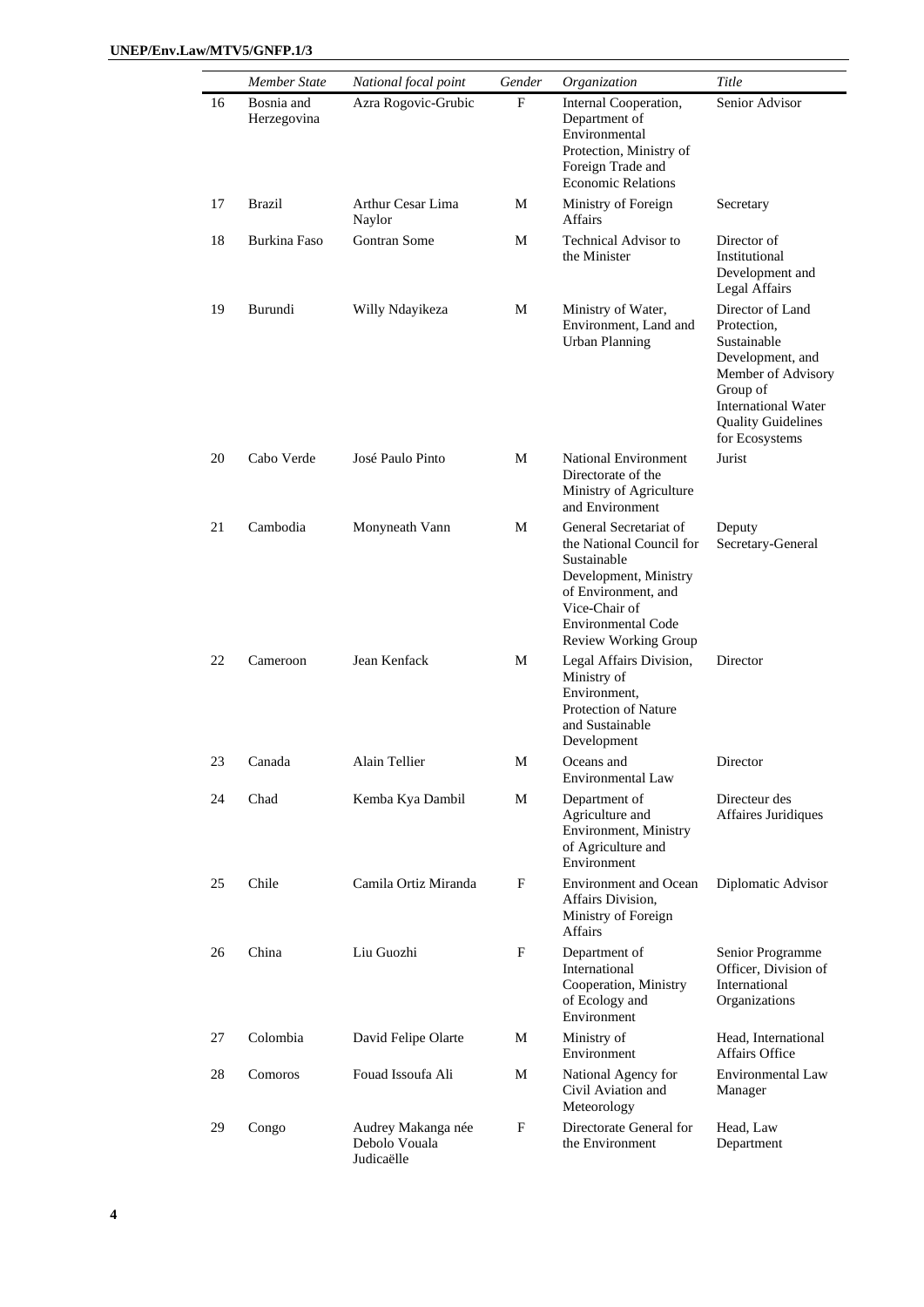|    | <b>Member State</b>                    | National focal point              | Gender | Organization                                                                                                                                                                      | Title                                                                               |
|----|----------------------------------------|-----------------------------------|--------|-----------------------------------------------------------------------------------------------------------------------------------------------------------------------------------|-------------------------------------------------------------------------------------|
| 30 | Costa Rica                             | Natalia Camacho<br>Arguello       | F      | Dirección de<br>Cooperación<br>Internacional,<br>Ministerio de Medio<br>Ambiente                                                                                                  | Attorney                                                                            |
| 31 | Côte d'Ivoire                          | Eugene Zagre                      | M      | Ministère de<br>l'Environnement et du<br>Développement Durable                                                                                                                    | Directeur des<br>Affaires Juridiques et<br>du Contentieux                           |
| 32 | Croatia                                | Igor Vukovic                      | М      | Ministry of<br>Environment and<br>Energy                                                                                                                                          | Head of the<br><b>Independent Sector</b><br>for Legal Affairs                       |
| 33 | Cuba                                   | <b>Yuraiky Seoane Puig</b>        | F      | Dirección Jurídica.<br>Ministerio de Ciencia,<br>Tecnología y Medio<br>Ambiente                                                                                                   | Especialista Principal                                                              |
| 34 | Czechia                                | Eva Adamova                       | F      | International Unit.<br><b>International Relations</b><br>Department, Ministry of<br>Environment                                                                                   | Legal Adviser                                                                       |
| 35 | Democratic<br>Republic of the<br>Congo | Maribe Nsompo<br>Mujinga          | F      | Ministry of<br>Environment,<br>Conservation and<br>Nature and Sustainable<br>Development                                                                                          | Directrice de la<br>Cellule Juridique du<br>Secrétariat Général                     |
| 36 | Dominican<br>Republic                  | Rosa Otero                        | F      | Vice-Ministry for<br>Cooperation and<br>International Affairs,<br>Trade and Environment<br>Cooperation<br>Directorate, Ministry of<br>Environment and<br><b>Natural Resources</b> | Director                                                                            |
| 37 | Ecuador                                | Andres Sebastian<br>Oleas Uvidia  | M      | Ministry of<br>Environment                                                                                                                                                        | General Legal<br>Coordinator                                                        |
| 38 | Egypt                                  | Mohamed Gad                       | М      | Ministry of Foreign<br>Affairs                                                                                                                                                    | Director of<br>Environmental<br>Affairs and<br>Sustainable<br>Development           |
| 39 | El Salvador                            | Carlos Lias Roque<br><b>Bueso</b> | М      | Ministry of<br>Environmental and<br><b>Natural Resources</b>                                                                                                                      | <b>Legal Director</b>                                                               |
| 40 | Estonia                                | Annemari Vene                     | F      | Legal Department,<br>Ministry of<br>Environment                                                                                                                                   | Advisor                                                                             |
| 41 | Eswatini                               | Sifiso Nkosinathi<br>Dlamini      | М      | <b>Environment Authority</b>                                                                                                                                                      | Legal Counsel                                                                       |
| 42 | Ethiopia                               | Ayele Hegena Anabo                | М      | Ministry of<br><b>Environment</b> , Forest<br>and Climate Change                                                                                                                  | Director General of<br>Policy,<br>Environmental Law<br>and Standards<br>Directorate |
| 43 | Fiji                                   | Joshua Wycliffe                   | М      | Ministry of<br>Environment                                                                                                                                                        | <b>Permanent Secretary</b>                                                          |
| 44 | Finland                                | Charlotta von Troil               | F      | Directorate-General for<br>Environment, Unit ENV<br>F.3, Multilateral<br>Environmental<br>Cooperation                                                                             | Legal Adviser                                                                       |
| 45 | France                                 | Hugo Lequertier                   | M      | International<br>Governance, Climate<br>and Environment<br>Department, Ministry of<br>Foreign Affairs                                                                             | Political Advisor                                                                   |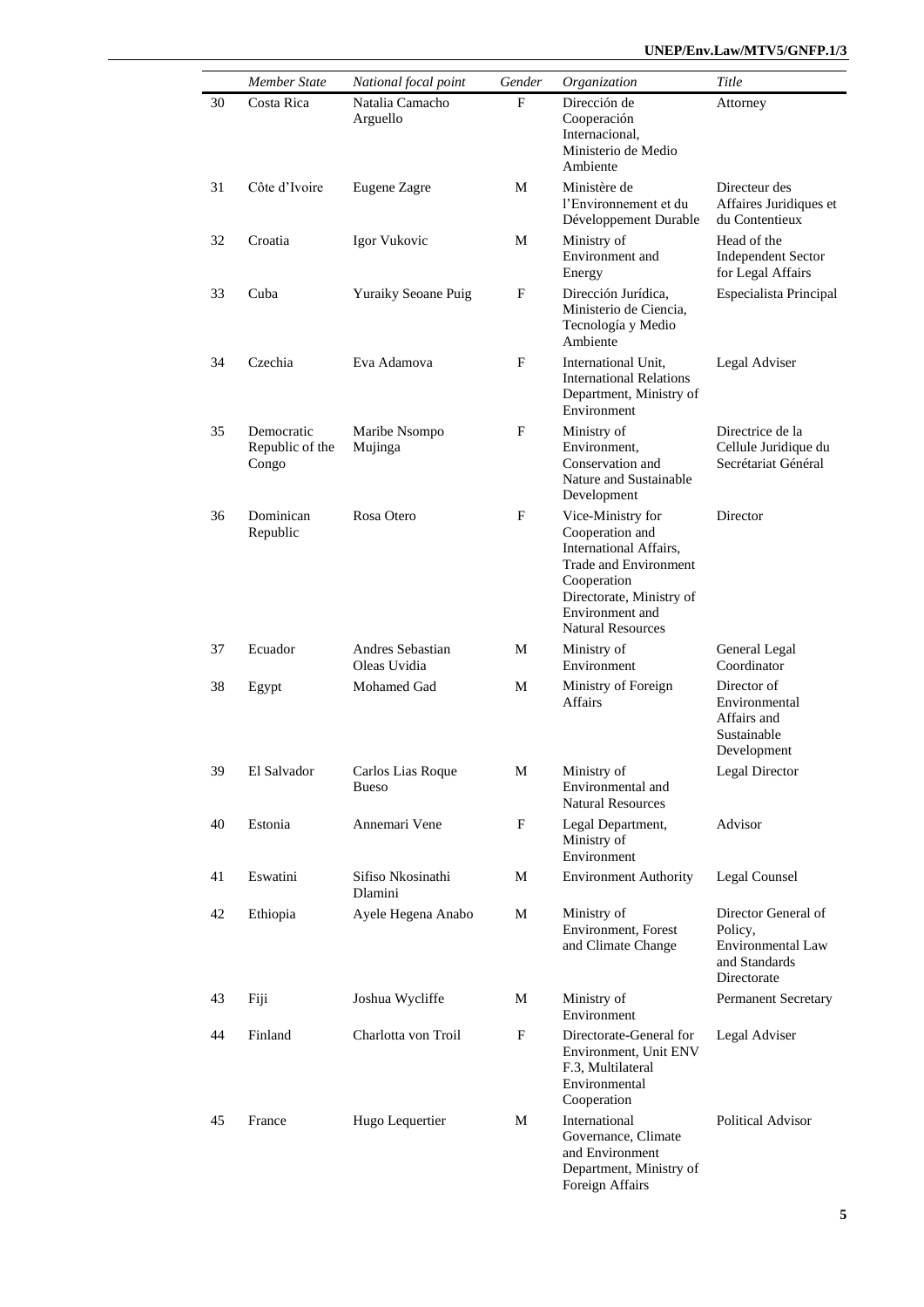|    | Member State                  | National focal point            | Gender      | Organization                                                                                              | Title                                                                                                                                                      |
|----|-------------------------------|---------------------------------|-------------|-----------------------------------------------------------------------------------------------------------|------------------------------------------------------------------------------------------------------------------------------------------------------------|
| 46 | Gabon                         | Rene Mboza<br>Orumbongany       | M           | Ministry of Forest<br>Economy, Environment<br>and Protection of<br>Natural Conservancy                    | Environmental<br>Manager                                                                                                                                   |
| 47 | Georgia                       | Nana Totibadze                  | F           | Ministry of<br>Environment,<br>Protection and<br>Agriculture                                              | Specialist of the<br>Law-Making<br>Division                                                                                                                |
| 48 | Germany                       | Christian Lindemann             | М           | German Federal<br>Ministry for the<br>Environment, Nature<br>Conservation, Building<br>and Nuclear Safety | Head of Division KI<br>I 1, Strategic Aspects<br>of International<br>Cooperation,<br>$G7/G20$ ,<br>International Law,<br><b>International Trade</b><br>Law |
| 49 | Ghana                         | Abena Ayensu                    | F           | Legal Department,<br>Environmental<br>Protection Agency,<br>Ministry of<br>Environment                    | Senior Legal Officer                                                                                                                                       |
| 50 | Greece                        | Katerina Skouvaria              | F           | Legal Department,<br>Secretary-General's<br>Office, Ministry of<br>Environment                            | Officer                                                                                                                                                    |
| 51 | Guatemala                     | Mario Roberto Vides<br>Alvarado | M           | Ministerio de Ambiente<br>y Recursos Naturales                                                            | Legal Advisor                                                                                                                                              |
| 52 | Guinea                        | Aboubacar Kaba                  | M           | Ministère d'État chargé<br>de l'Environnement, des<br>Eaux et Forêts                                      | Chef de Service<br>Laboratoire<br>d'Analyses<br>Environnementales                                                                                          |
| 53 | Guinea-Bissau                 | Mário Batista Camala            | M           | Secretariat of State for<br>the Environment                                                               | Head, Legal Office                                                                                                                                         |
| 54 | Haiti                         | Pierre Richard<br>Lamothe       | М           | Ministry of<br>Environment                                                                                | Director, Legal Unit                                                                                                                                       |
| 55 | Honduras                      | Narciso Manzanares              | М           | Natural Resources and<br>Environment                                                                      | Secretary-General                                                                                                                                          |
| 56 | Hungary                       | Andras Guti                     | М           | Ministry of Agriculture                                                                                   | Officer for<br>Development Policy                                                                                                                          |
| 57 | Indonesia                     | Rasio Ridho Sani                | M           | Ministry of<br>Environment and<br>Forestry                                                                | Director-General for<br>Law Enforcement of<br>Environment and<br>Forestry                                                                                  |
| 58 | Iran (Islamic<br>Republic of) | Abbas Golriz                    | М           | Ministry of Foreign<br>Affairs                                                                            | Director of<br>International<br>Environmental<br>Affairs                                                                                                   |
| 59 | Iraq                          | Imad Obaid Jasim<br>Alboradhi   | M           | Office of the Director-<br>General                                                                        | Legal Directorate                                                                                                                                          |
| 60 | Italy                         | Cristiano Piacente              | M           | Ministry of<br>Environment                                                                                | Coordinator for<br>Legal Affairs                                                                                                                           |
| 61 | Jamaica                       | Morjorn Wallock                 | $\mathbf F$ | National Environment<br>and Planning Agency                                                               | Director, Legal and<br>Enforcement<br>Division                                                                                                             |
| 62 | Japan                         | Keisuke Takahashi               | M           | National Park Division,<br><b>Nature Conservation</b><br>Bureau, Ministry of<br>Environment               | <b>Assistant Director</b>                                                                                                                                  |
| 63 | Jordan                        | Mohammad Al-Agha                | M           | Ministry of<br>Environment                                                                                | Director, Legal<br>Affairs Unit                                                                                                                            |
| 64 | Kenya                         | Annie Syombua<br>David          | F           | Ministry of<br>Environment and<br>Forestry                                                                | Legal Officer                                                                                                                                              |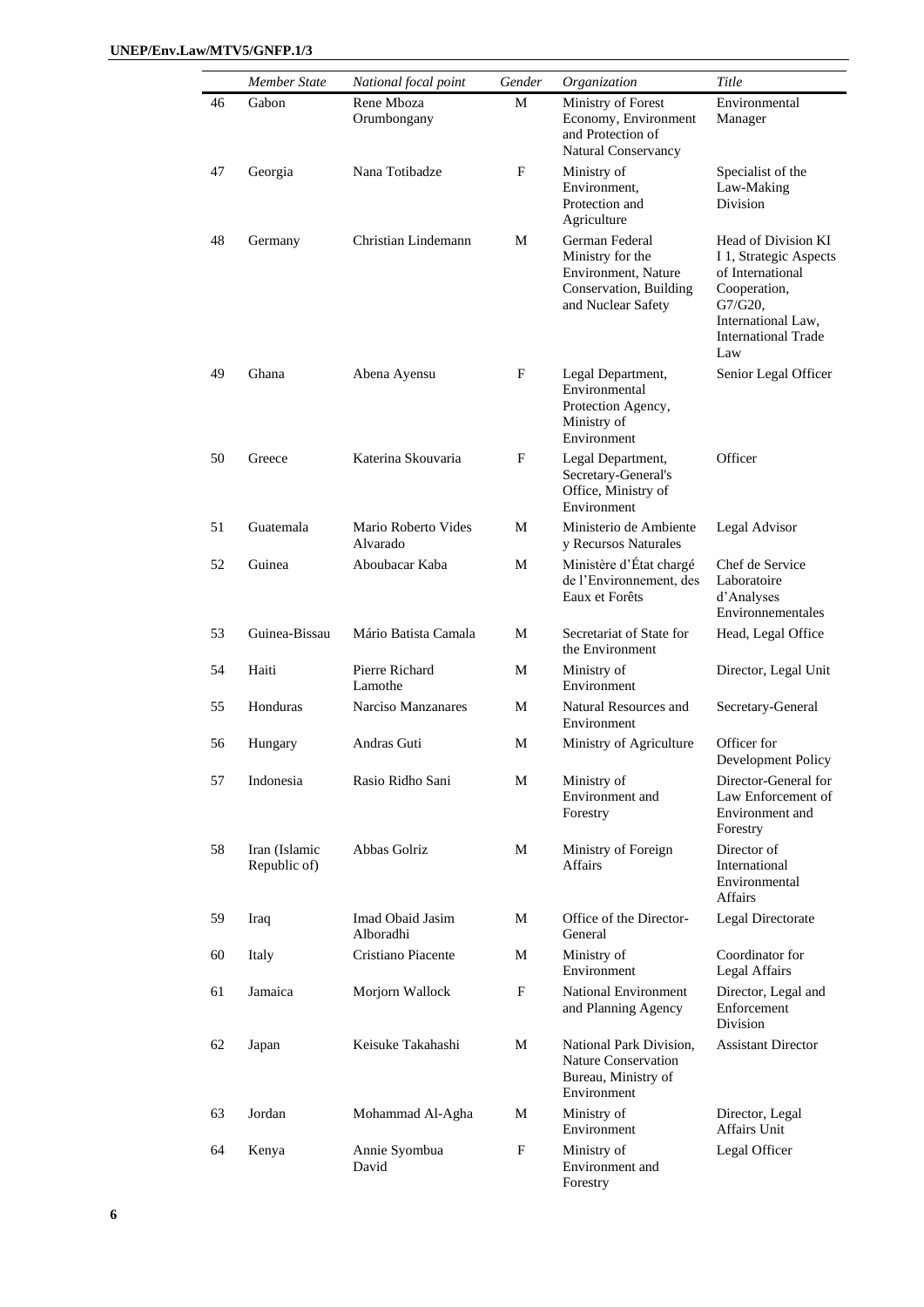|    | <b>Member State</b>                    | National focal point         | Gender | Organization                                                                                                                                                        | Title                                                          |
|----|----------------------------------------|------------------------------|--------|---------------------------------------------------------------------------------------------------------------------------------------------------------------------|----------------------------------------------------------------|
| 65 | Kiribati                               | Nenenteiti<br>Teariki-Ruatu  | F      | Ministry of<br>Environment, Lands<br>and Agricultural<br>Development                                                                                                | Director,<br>Environment and<br>Conservation<br>Division       |
| 66 | Kuwait                                 | Nouf Bahbahani               | F      | <b>Environment Public</b><br>Authority                                                                                                                              | Director.<br>International<br>Relations<br>Department          |
| 67 | Latvia                                 | Anna Popkova                 | F      | International<br>Cooperation and EU<br>Coordination Division,<br>Coordination<br>Department, Ministry of<br>Environmental<br>Protection and Regional<br>Development | Senior Expert                                                  |
| 68 | Lebanon                                | Nazek Al-Khatib              | F      | Ministry of Justice                                                                                                                                                 | Judge                                                          |
| 69 | Lesotho                                | Makhiba Tjela                | F      | Ministry of Tourism,<br>Environment and<br>Culture                                                                                                                  | Chief Legal Officer                                            |
| 70 | Liechtenstein                          | Heike Summer                 | F      | Office for Environment                                                                                                                                              | Head, Bureau of<br><b>International Affairs</b><br>and Climate |
| 71 | Lithuania                              | Eglė Paužuolienė             | F      | Law and Personnel<br>Division, Ministry of<br>Environment                                                                                                           | <b>Chief Specialist</b>                                        |
| 72 | Madagascar                             | Ratsimisaraka<br>Thelesphone | М      | Cadre d'appui<br>technique a la Direction<br>Générale de<br>l'Environnement, de<br>l'Écologie et des Forêts                                                         | Jurist                                                         |
| 73 | Malawi                                 | Chifundo Chinyama            | М      | Ministry of Natural<br>Resources, Energy and<br>Mining                                                                                                              | Senior<br>Environmental<br>Officer (Legal)                     |
| 74 | Maldives                               | Fazeela Ahmed<br>Shaheem     | F      | Ministry of<br>Environment and<br>Energy                                                                                                                            | Senior Legal Officer                                           |
| 75 | Mauritania                             | B.A. Moussa                  | М      | Ministry of<br>Environment and<br>Sustainable<br>Development                                                                                                        | Counsel                                                        |
| 76 | Mexico                                 | Rodolfo Godinez<br>Rosales   | М      | Secretariat of<br>Environment and<br><b>Natural Resources</b>                                                                                                       | Head, International<br>Affairs Coordination<br>Unit            |
| 77 | Micronesia<br>(Federated<br>States of) | Andrew Yatilman              | М      | Office of Environment<br>and Emergency<br>Management                                                                                                                | Director                                                       |
| 78 | Mongolia                               | Radnaabazar<br>Chadraabal    | М      | Division of Law,<br>Ministry of<br>Environment and<br>Tourism                                                                                                       | Director                                                       |
| 79 | Montenegro                             | Suzana Otasevic              | F      | Ministry of Sustainable<br>Development and<br>Tourism                                                                                                               | Direktorat za Zivotnu<br>Sredinu                               |
| 80 | Mozambique                             | André Fenias Nhaca           | М      | Ministry of Land and<br>Environment                                                                                                                                 | Technician                                                     |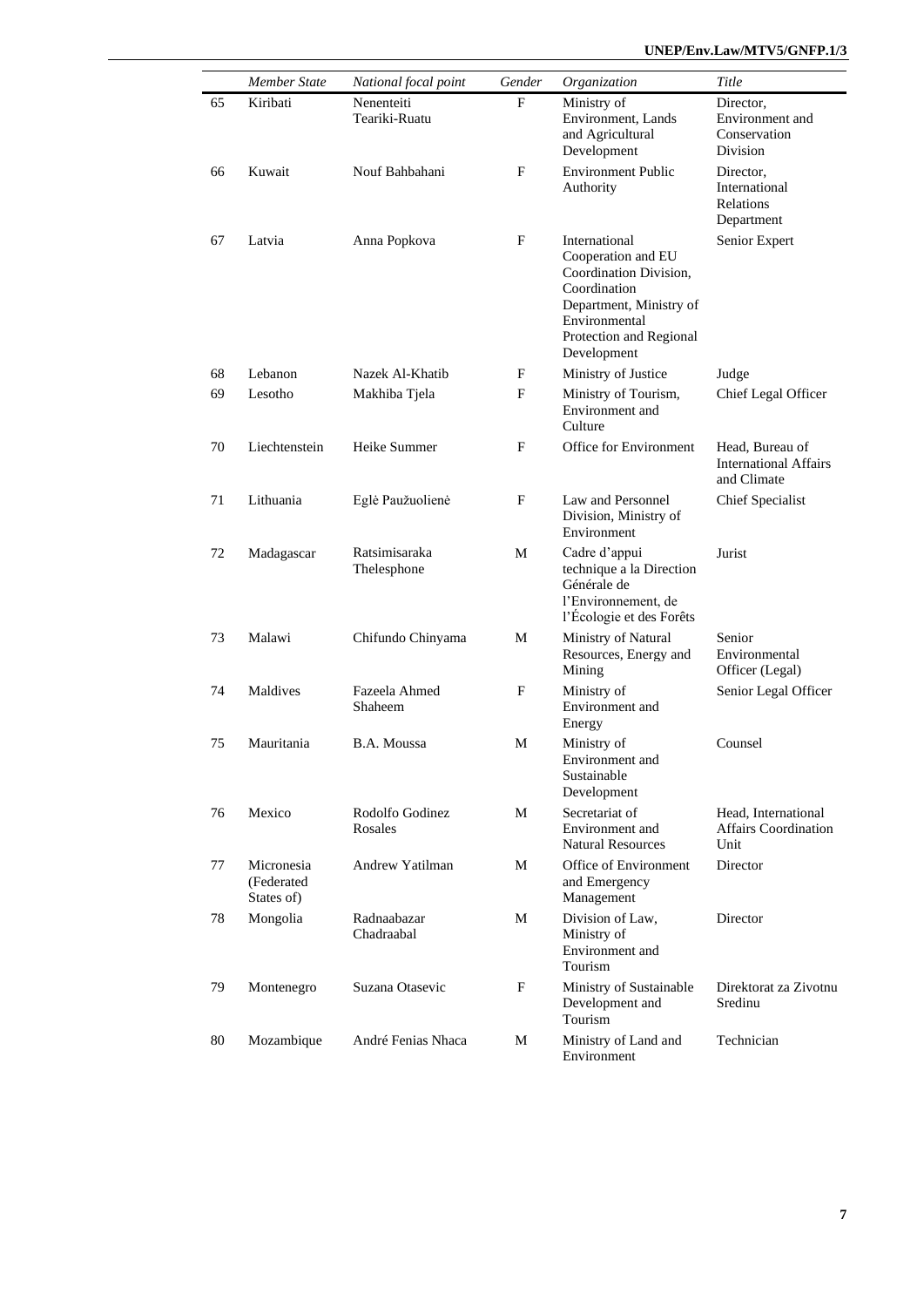|    | Member State         | National focal point          | Gender | Organization                                                                                                       | Title                                                                                  |
|----|----------------------|-------------------------------|--------|--------------------------------------------------------------------------------------------------------------------|----------------------------------------------------------------------------------------|
| 81 | Myanmar              | Kyaw San Naing                | М      | Environmental<br>Conservation<br>Department, Ministry of<br>Natural Resources and<br>Environmental<br>Conservation | Director                                                                               |
| 82 | Namibia              | <b>Betty Schroder</b>         | F      | Department of<br>Environmental Affairs,<br>Ministry of<br>Environment and<br>Tourism                               | Principal Project<br>Coordinator                                                       |
| 83 | Nepal                | Man Bahadur Basnet            | М      | Ministry of Forests and<br>Environment                                                                             | Under-Secretary<br>(Law)                                                               |
| 84 | Netherlands          | Janine Van Aalst              | F      | Department of<br>International Affairs,<br>Ministry of<br>Environment                                              | Senior Policy Officer                                                                  |
| 85 | New Zealand          | Liese Galvin                  | F      | Environment Division,<br>Ministry of Foreign<br>Affairs and Trade                                                  | Policy Officer                                                                         |
| 86 | Nigeria              | Ibrahim Musa<br>Mohammed      | М      | Legal Department,<br>Environmental<br>Standards and<br>Regulations<br><b>Enforcement Agency</b>                    | <b>Assistant Legal</b><br>Adviser and Chief<br><b>State Counsel</b>                    |
| 87 | North<br>Macedonia   | Frosina Antonovska            | F      | Ministry of<br>Environment and<br><b>Physical Planning</b>                                                         | Minister's Cabinet<br>Legal Advisor and<br>Expert on<br><b>Environmental Law</b>       |
| 87 | Norway               | Linda Lund                    | F      | Ministry of Climate and<br>Environment                                                                             | Senior Adviser                                                                         |
| 89 | Pakistan             | Hammad Shamimi                | М      | Ministry of Climate<br>Change                                                                                      | Senior Joint<br>Secretary                                                              |
| 90 | Panama               | Luisa Pilar Arauz             | F      | Ministry of<br>Environment                                                                                         | Legal Advisor                                                                          |
| 91 | Paraguay             | Hugo Cardozo                  | М      | Ministry of<br>Environment and<br>Sustainable<br>Development                                                       | Director General de<br>Gestión Ambiental                                               |
| 92 | Peru                 | Jimpson Dávila<br>Ordoñez     | М      | Ministry of Strategic<br>Development of Natural<br>Resources                                                       | Advisor to the<br>Deputy Minister                                                      |
| 93 | Philippines          | Norlito A. Eneran             | M      | Department of<br>Environment and<br><b>Natural Resources</b>                                                       | Director, Legal<br><b>Affairs Service</b>                                              |
| 94 | Poland               | Edyta Syslo                   | F      | Department for<br>Sustainable<br>Development and<br>International<br>Cooperation, Ministry<br>of Environment       | <b>Chief Expert</b>                                                                    |
| 95 | Qatar                | Metab Ali Metab Al<br>Kubaisi | М      | Ministry of<br>Municipality and<br>Environment                                                                     | Environmental<br>Consultant,<br>General Coordinator<br>for Training and<br>Development |
| 96 | Republic of<br>Korea | Suk-tae Hwang                 | М      | Ministry of<br>Environment                                                                                         | Director-General for<br>International<br>Cooperation                                   |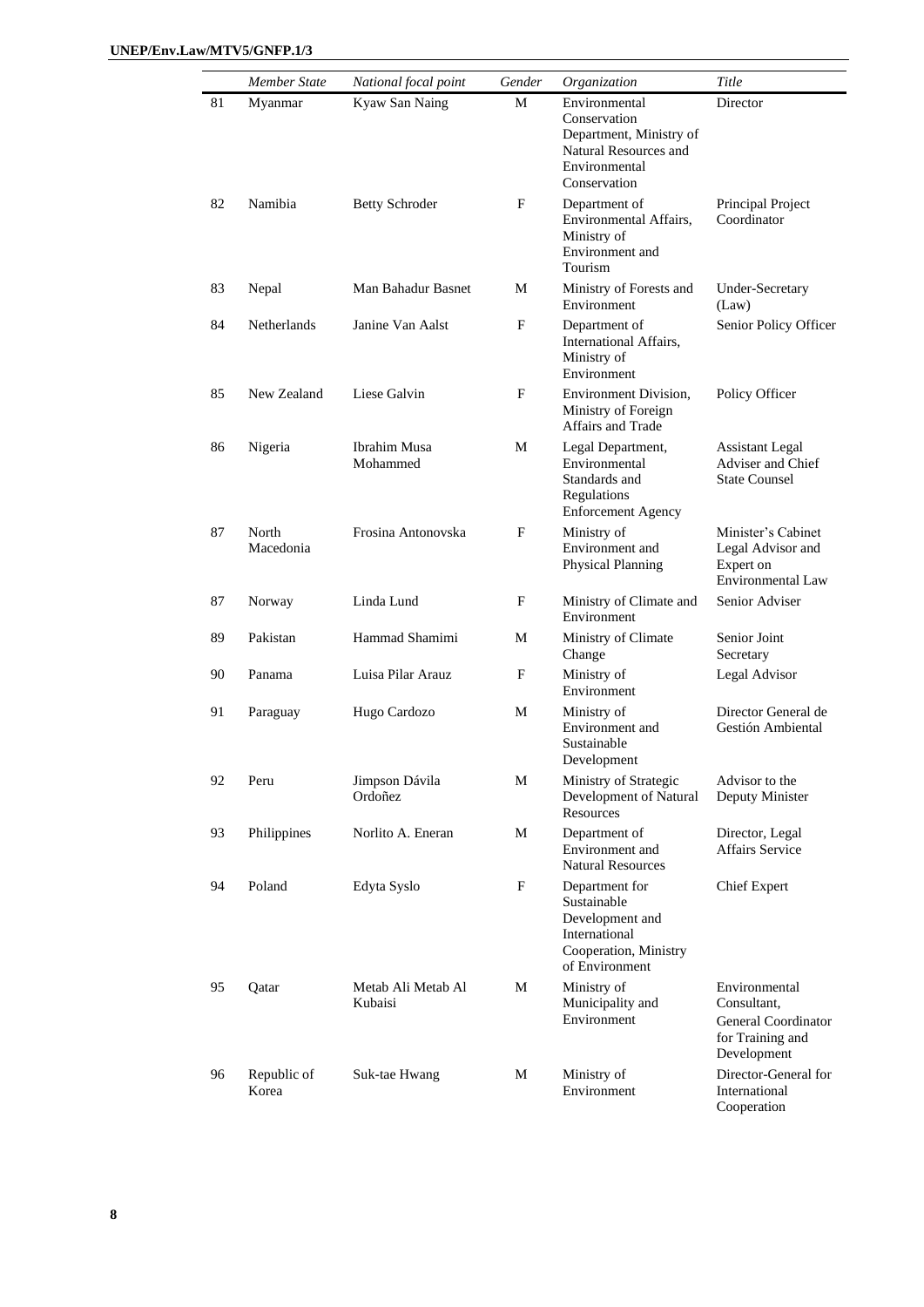|     | Member State             | National focal point        | Gender                    | Organization                                                                                                                                                             | Title                                                                               |
|-----|--------------------------|-----------------------------|---------------------------|--------------------------------------------------------------------------------------------------------------------------------------------------------------------------|-------------------------------------------------------------------------------------|
| 97  | Saint Lucia              | Kate Wilson                 | F                         | Department of<br>Sustainable<br>Development, Ministry<br>of Education,<br>Innovation, Gender<br>Relations and<br>Sustainable<br>Development                              | Legal Officer                                                                       |
| 98  | Samoa                    | Shirley Malielegaoi         | F                         | Ministry of Natural<br>Resources and<br>Environment                                                                                                                      | <b>Assistant Chief</b><br><b>Executive Officer</b><br>and Head of Legal<br>Division |
| 99  | São Tomé and<br>Príncipe | Mateus Ferreira             | M                         | Ministry of<br>Infrastructure, Natural<br>Resources and<br>Environment                                                                                                   | Advisor, National<br><b>Focal Points</b>                                            |
| 100 | Saudi Arabia             | Prince Khaled Ben<br>Saud   | M                         | General Authority of<br>Meteorology and<br>Environmental<br>Protection                                                                                                   | Deputy to the<br>Chairman, Technical<br>Affairs, Director                           |
| 101 | Senegal                  | <b>Boniface Cacheu</b>      | M                         | Ministry of<br>Environment and<br>Sustainable<br>Development                                                                                                             | <b>Technical Advisor on</b><br>Judicial Affairs                                     |
| 102 | Seychelles               | <b>Sharon Gerry</b>         | F                         | Ministry of<br>Environment, Energy<br>and Climate Change                                                                                                                 | Senior Legal Officer                                                                |
| 103 | Sierra Leone             | Gibrilla Kamara             | M                         | <b>Environment Protection</b><br>Agency                                                                                                                                  | Senior Legal Officer                                                                |
| 104 | Singapore                | Hazri Hassan                | M                         | Ministry of the<br><b>Environment</b> and Water<br><b>Resources</b>                                                                                                      | Director of<br><b>International Policy</b>                                          |
| 105 | Slovakia                 | Marek Prítyi                | M                         | <b>International Relations</b><br>Department, Directorate<br>of Environmental<br>Policy, EU Affairs and<br><b>International Relations,</b><br>Ministry of<br>Environment | <b>State Adviser</b>                                                                |
| 106 | Slovenia                 | Tanja Pucelj Vidovič        | $\boldsymbol{\mathrm{F}}$ | Ministry of the<br>Environment and<br>Spatial Planning,<br>Department for the<br>System of Environment<br>and Spatial Planning                                           |                                                                                     |
| 107 | Solomon<br>Islands       | Joe Horokou                 | M                         | Ministry of<br>Environment, Climate<br>Change, Disaster<br>Management and<br>Meteorology                                                                                 | Director,<br>Environment and<br>Conservation<br>Division                            |
| 108 | Somalia                  | Khalif Hassan Dalmar        | M                         | Directorate of<br>Environment, Office of<br>the Prime Minister                                                                                                           | Director of<br>Environmental<br>Protection                                          |
| 109 | South Africa             | Sibusiso Shabalala          | М                         | Department of<br><b>Environment Affairs</b>                                                                                                                              | Director, Reform                                                                    |
| 110 | Sri Lanka                | Anura Dissanayake           | М                         | Ministry of Mahaweli<br>Development and<br>Environment                                                                                                                   | Secretary of<br>Mahaweli<br>Development and<br>Environment                          |
| 111 | Sudan                    | Salem Younus Idris<br>Ahmed | M                         | Higher Council for<br>Environment and<br><b>Natural Resources</b>                                                                                                        | Legal Advisor                                                                       |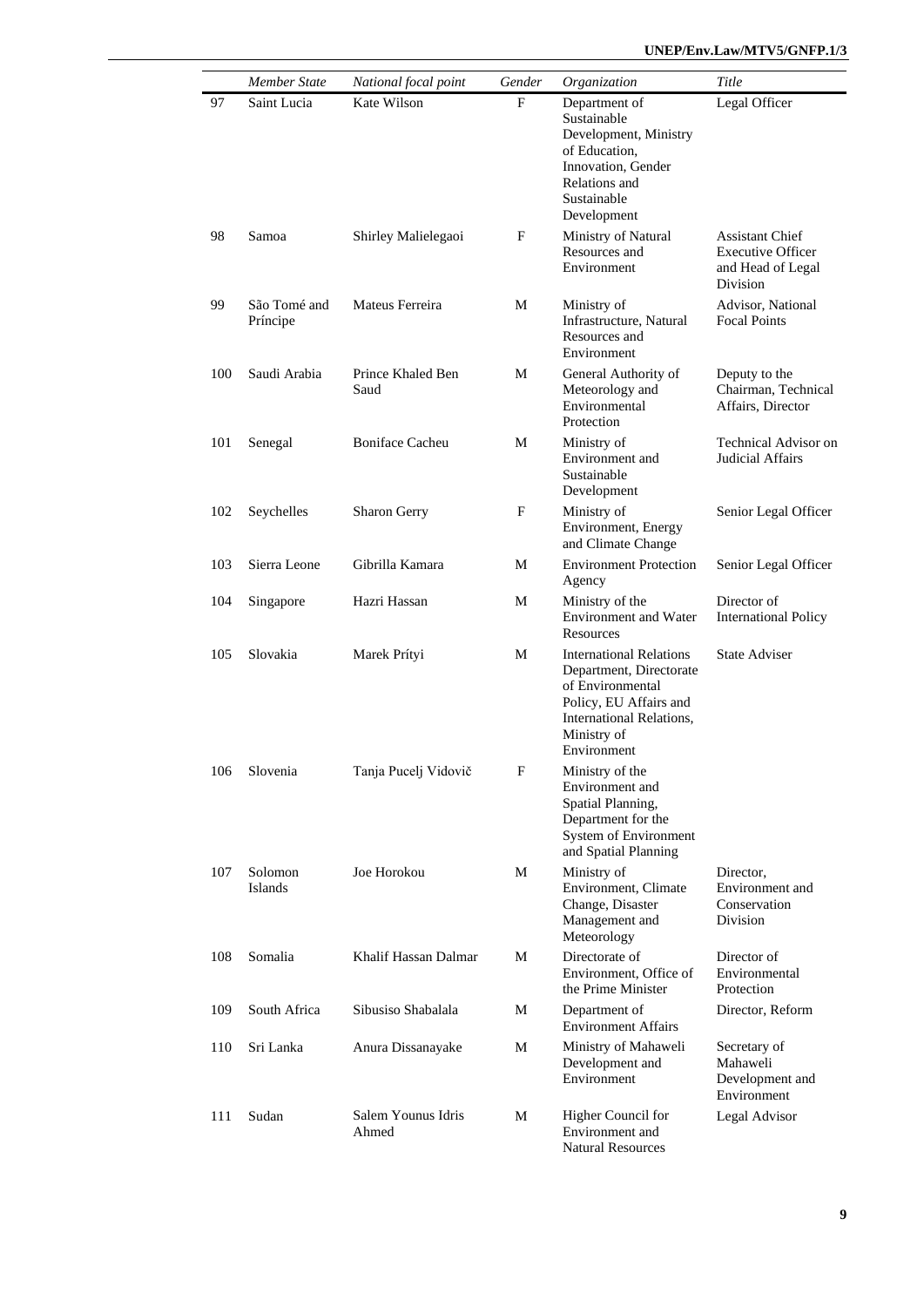|     | Member State                                                            | National focal point         | Gender | Organization                                                                                            | Title                                                                       |
|-----|-------------------------------------------------------------------------|------------------------------|--------|---------------------------------------------------------------------------------------------------------|-----------------------------------------------------------------------------|
| 112 | Suriname                                                                | <b>Ivette Patterzon</b>      | F      | Coordination<br>Environment, Cabinet<br>of the President of the<br>Republic                             | Senior Legal Advisor                                                        |
| 113 | Sweden                                                                  | Staffan Löwhagen             | М      | Legal Affairs Section,<br>Ministry of<br>Environment                                                    | Deputy Director                                                             |
| 114 | Switzerland                                                             | Vincent Bohnenblust          | М      | Legal Affairs Division,<br>Swiss Federal Office for<br>the Environment                                  | Legal Officer                                                               |
| 115 | Syrian Arab<br>Republic                                                 | Iman Blal                    | М      | Ministry of Local<br>Administration and<br>Environment                                                  | <b>Engineer Planning</b><br>and International<br>Cooperation<br>Directorate |
| 116 | Thailand                                                                | Pralong Dumrongthai          | М      | Pollution Control<br>Department                                                                         | Director-General                                                            |
| 117 | Timor-Leste                                                             | Carlos Lopes<br>Ximenes      | М      | Secretariat of State for<br>the Environment                                                             | Director of<br><b>Environmental Law</b><br>and Proceedings                  |
| 118 | Togo                                                                    | Akpa-Esso Pialabana          | M      | Division des affaires<br>juridiques a l'inspection<br>des ressources<br>forestières                     | Juriste.<br>Administrateur civil,<br>Chef                                   |
| 119 | Trinidad and<br>Tobago                                                  | Judy Daniel                  | F      | Environmental<br>Management Authority                                                                   | Deputy Chair                                                                |
| 120 | Turkey                                                                  | Cansu Cevher                 | F      | Ministry of<br>Environment and<br>Urbanization                                                          | Environment and<br>Urbanism Specialist                                      |
| 121 | Uganda                                                                  | Sarah Naigaga                | F      | <b>National Environment</b><br><b>Management Authority</b>                                              | Senior Legal Officer                                                        |
| 122 | <b>United Arab</b><br>Emirates                                          | Dr. Nasir Mohammed<br>Sultan | М      | Ministry of Climate<br>Change and the<br>Environment                                                    | Director of Legal<br>Affairs                                                |
| 123 | United<br>Kingdom of<br><b>Great Britain</b><br>and Northern<br>Ireland | Eva Huehne                   | F      | Department of<br>Environment, Food and<br>Rural Affairs,<br>Government Legal<br>Department              | Senior Lawyer,<br>International<br>Environment, Marine<br>and Fisheries     |
| 124 | United<br>Republic of<br>Tanzania                                       | Richard Muyungi              | М      | Department of<br>Environment                                                                            | <b>Acting Director</b>                                                      |
| 125 | <b>United States</b><br>of America                                      | Tim Epp                      | M      | International<br>Environmental Law,<br>Office of General<br>Counsel, Environmental<br>Protection Agency | <b>Assistant General</b><br>Counsel                                         |
| 126 | Uruguay                                                                 | Marcelo J. Cousillas         | М      | Dirección Nacional de<br>Medio Ambiente                                                                 | Director de Asesoría<br>Jurídica                                            |
| 127 | Venezuela<br>(Bolivarian<br>Republic of)                                | Anabell Colina               | F      | Ministerio del Poder<br>Popular para el<br>Ecosocialismo                                                | Consultora Jurídica                                                         |
| 128 | Viet Nam                                                                | Phan Tuan Hung               | М      | Department of Policy<br>and Legislation,<br>Ministry of Natural<br>Resources and<br>Environment         | Director-General                                                            |
| 129 | Zambia                                                                  | Karen Banda                  | F      | Zambia Environmental<br>Management Agency                                                               | Manager, Legal<br>Services                                                  |
| 130 | Zimbabwe                                                                | Farai Nyahwa                 | М      | Environmental<br>Management Agency                                                                      | Corporate Secretary                                                         |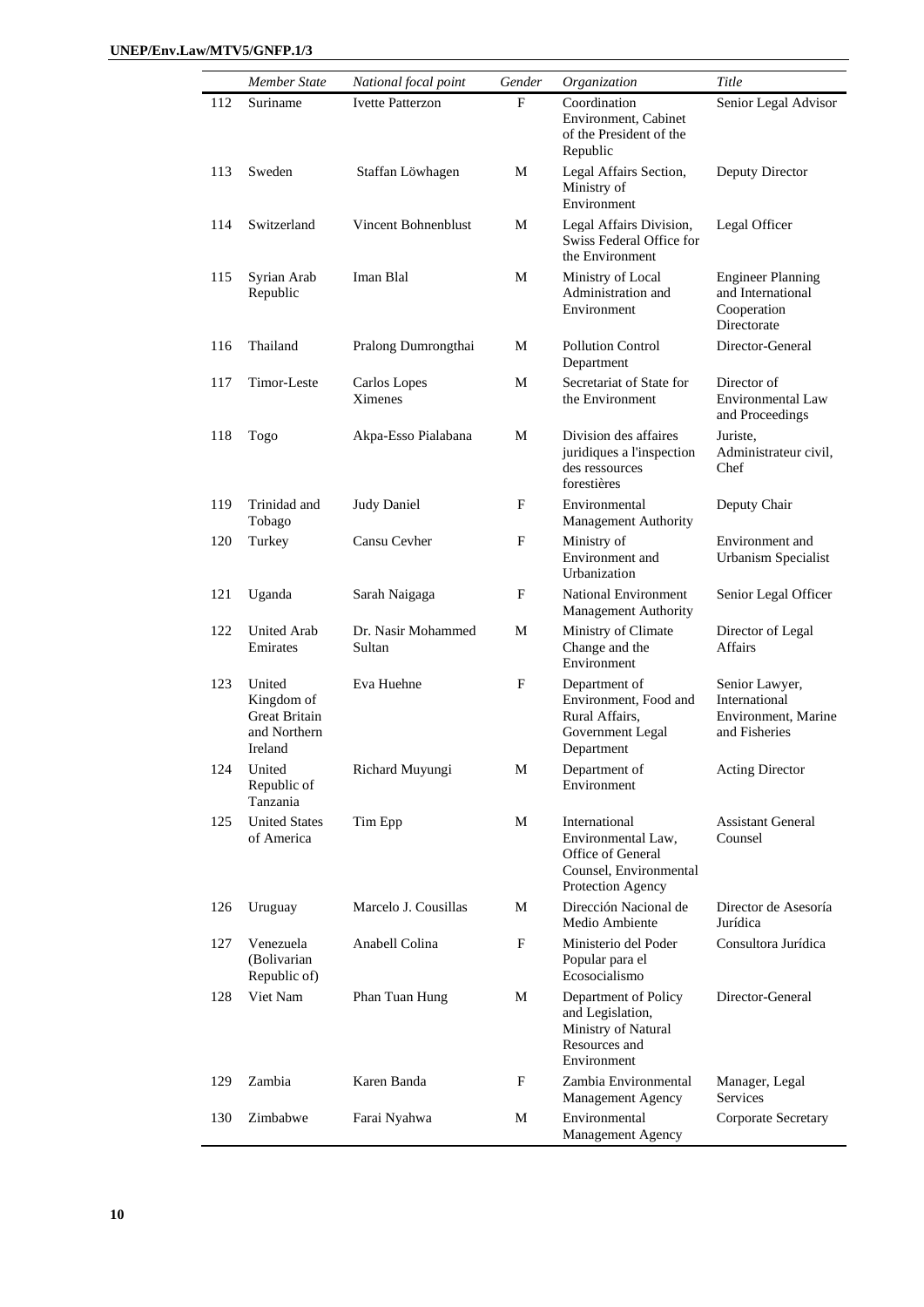## **Annex II**

# **National focal points by United Nations regional group**

#### **National focal points, African States**

| $Algeria - yes$                        | Eswatini $-$ yes    | $Niger - no$                      |
|----------------------------------------|---------------------|-----------------------------------|
| $Angola - yes$                         | Ethiopia – yes      | Nigeria - yes                     |
| $Benin - yes$                          | $Gabon - yes$       | Rwanda -no                        |
| $Botswana - no$                        | $Gambia - no$       | São Tomé and Príncipe – yes       |
| Burkina Faso – yes                     | $Ghana - yes$       | $Senegal - yes$                   |
| Burundi – yes                          | Guinea $-$ yes      | $Seychelles - yes$                |
| Cabo Verde-yes                         | Guinea-Bissau – yes | Sierra Leone – yes                |
| Cameroon – yes                         | $Kenya - yes$       | Somalia – yes                     |
| Central African Republic – no          | $Lesotho - yes$     | South Africa $-$ yes              |
| $Chad - yes$                           | Liberia $-$ no      | South Sudan $-$ no                |
| $Comoros - yes$                        | $Libya - no$        | $Sudan - yes$                     |
| $Congo - yes$                          | $Madagascar - yes$  | $Togo - yes$                      |
| Côte d'Ivoire – yes                    | $Malawi - yes$      | Tunisia $-$ no                    |
| Democratic Republic of the Congo – yes | Mali – no           | Uganda $-$ yes                    |
| $Di$ bouti – no                        | Mauritania – yes    | United Republic of Tanzania – yes |
| $Egypt - yes$                          | Mauritius – no      | Zambia - yes                      |
| Equatorial Guinea – no                 | $Moreover - no$     | $Zimbabwe - yes$                  |
| $Eritrea - no$                         | $Mozambique - yes$  |                                   |
|                                        | Namibia - yes       |                                   |

#### **National focal points, Asia-Pacific States**

| $A$ fghanistan – yes               | $Kyrgyzstan - no$                      | Saudi Arabia – yes         |
|------------------------------------|----------------------------------------|----------------------------|
| $Bahrain - yes$                    | Lao People's Democratic                | $Singapore - yes$          |
| $Bangladesh - yes$                 | ${\rm Republic} - {\rm no}$            | Solomon Islands – yes      |
| $Bhutan - yes$                     | Lebanon $-$ yes                        | Sri Lanka – yes            |
| Brunei Darussalam – no             | Malaysia – no                          | Syrian Arab Republic – yes |
| Cambodia – yes                     | Maldives – yes                         | $Tajikistan - no$          |
| $China - yes$                      | Marshall Islands – no                  | Thailand -yes              |
| $Cyprus - no$                      | Micronesia (Federated States of) – yes | $Timor-Leste - yes$        |
| Democratic People's                | $Mongolia - yes$                       | $Tonga - no$               |
| Republic of Korea – no             | $Myannar - yes$                        | $Turkey*-yes$              |
| $Fiji - yes$                       | Nauru $-$ no                           | Turkmenistan $-$ no        |
| India $-$ no                       | $Nepal - yes$                          | $Tuvalu - no$              |
| $Indonesia - yes$                  | $O$ man – no                           | United Arab Emirates – yes |
| Iran (Islamic Republic of) $-$ yes | $Pakistan - yes$                       | Uzbekistan $-$ no          |
| $Iraq - yes$                       | $P$ alau – no                          | Vanuatu $-$ no             |
| $Japan - yes$                      | Papua New Guinea – no                  | Viet Nam $-$ yes           |
| $Jordan - yes$                     | Philippines - yes                      | $Yemen - no$               |
| Kazakhstan – no                    | $Qatar - yes$                          |                            |
| Kiribati – yes                     | Republic of Korea – yes                |                            |
| Kuwait – yes                       | $Samoa - yes$                          |                            |
|                                    |                                        |                            |

#### **National focal points, Eastern European States**

| Albania $-$ yes              | $Georgia - yes$          | Romania – no            |
|------------------------------|--------------------------|-------------------------|
| Armenia - yes                | $Hungary - yes$          | Russian Federation – no |
| Azerbaijan – no              | Latvia $-$ yes           | $Serbia - no$           |
| $Belarus - no$               | Lithuania $-$ no         | $Slovakia - no$         |
| Bosnia and Herzegovina – yes | Montenegro $-$ yes       | $Slovenia - yes$        |
| Bulgaria $-$ no              | North Macedonia – yes    | Ukraine $-$ no          |
| $Croatia - yes$              | $Poland - yes$           |                         |
| Czechia – yes                | Republic of Moldova – no |                         |
| $Estonia - yes$              |                          |                         |
|                              |                          |                         |